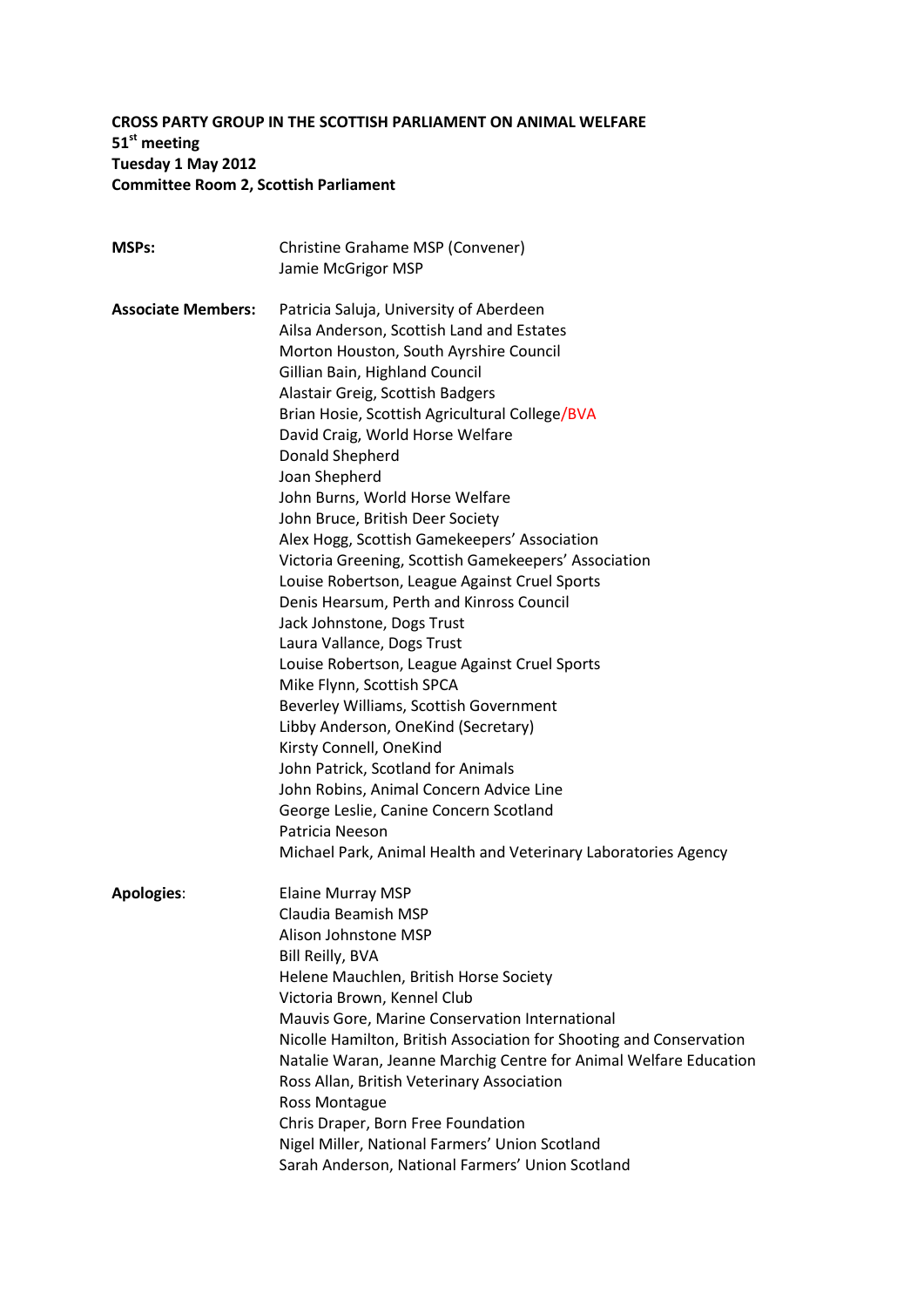Charles Everitt, National Wildlife Crime Unit Keith Meldrum, World Horse Welfare Jean Fairlie, Scottish Weimaraner Rescue Adam Reed, University of St Andrews

### **1. Welcome and introductions**

The Convener (CG) welcomed new members Michael Park of the Animal Health and Veterinary Laboratories Agency and John Robins of Animal Concern Advice Line, as well as visitors Joan and Donald Shepherd for the discussion of the animal welfare legislation and how it regulates boarding kennels.

## **2. Minutes of previous meeting**

These were agreed.

# **3. Matters arising**

## **CCTV sub-group**

The sub-group met on 20 March and agreed to send out a questionnaire to slaughterhouses in Scotland to ask about their current arrangements with regard to CCTV. The Secretary has drafted a questionnaire and correspondence is still being received on this. There has been some disagreement between sub-group members as to what it is appropriate to cover in the survey. It was hoped to resolve the final issues that week and a OneKind volunteer was researching contact names and addresses, so that the survey could be sent out shortly.

### **Out of hours veterinary cover**

John Scott MSP had asked if the Group could do anything about the shortage of veterinary cover out of hours in some areas, for both livestock and pets. The case in question had concerned a cocker spaniel with breathing difficulties and the nearest out of hours veterinary cover was 15 miles away.

Brian Hosie (BH) provided RCVS guidance sourced for the Group by the BVA which he had been asked to represent on this issue at the meeting (see Annex 1).

George Leslie (GL) added that Vets Now provided most out of hours treatment in the main urban centres but they did require the client to bring the pet to the centre. The quality of service was very high, but expensive. There was considerable pressure on small veterinary practices, especially those that cared for farm animals, which could result in vets having to stay up all night unless there was a service available. Many farmers administered emergency treatment themselves and were often very competent. John Burns (JB) said that a mixed practice would provide a service for large animals and equines. GL thought it was not adequate simply to leave the Vets Now number on the practice answerphone at night.

Michael Park (MP) commented that on-call provision was very arduous and the demands could drive people out of the profession. The RCVS code required out of hours cover but people might be reluctant to be available at all times.

BH commented that government subsidies were provided for cover in the Highlands under a special scheme. Beverley Williams (BW) added that this subsidised travel costs to vets; MP said that this assisted the agricultural community but also made veterinary practices viable in these areas.

### **Action point: Secretary to draft letter to John Scott with response and to Minister to ask about incentives to support veterinary surgeons**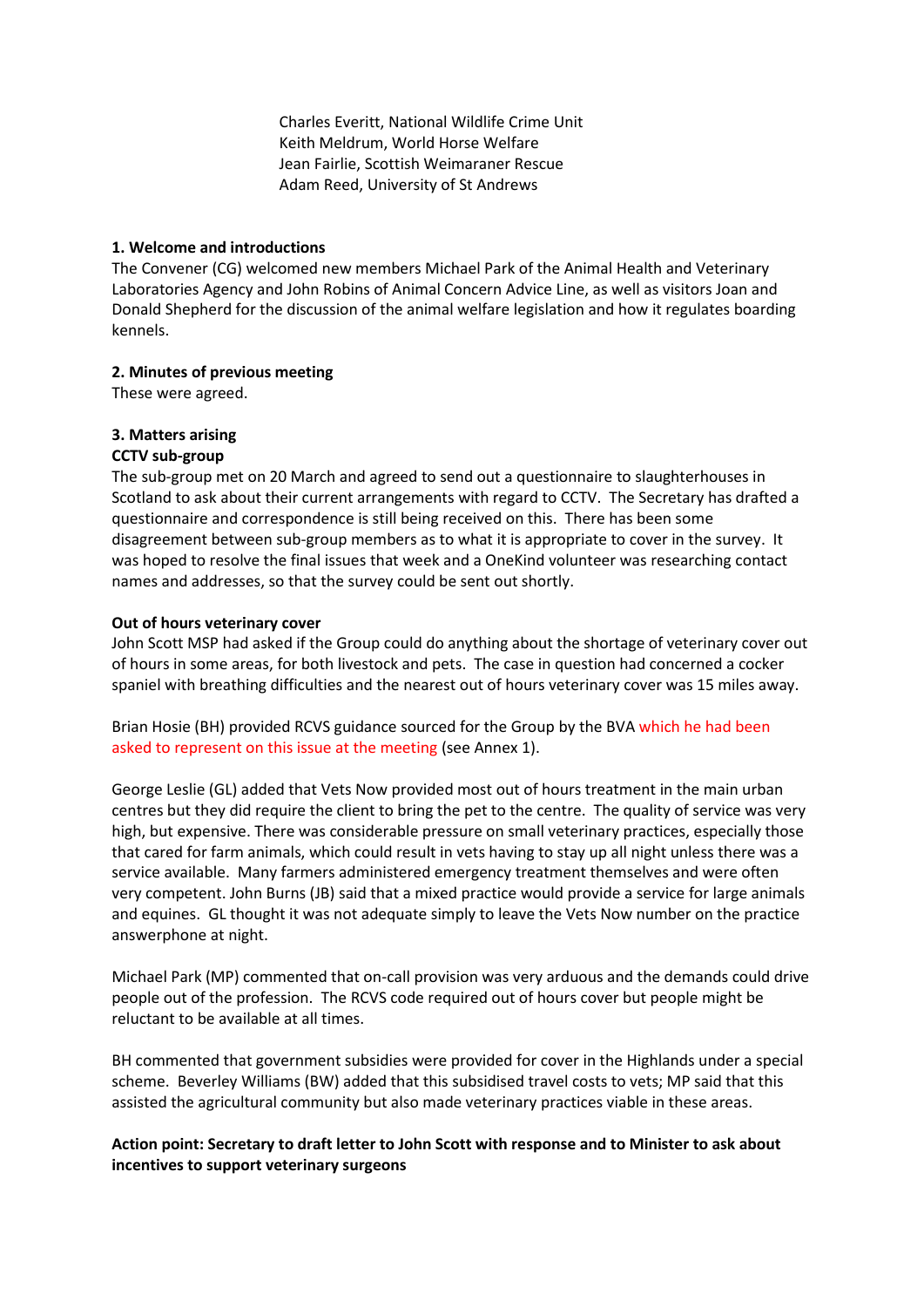#### **4. Correspondence Microchipping**

Alison Johnstone MSP had written to the Group following a meeting with the Kennel Club, to request discussion of compulsory microchipping of dogs and the online advertising of pets at a future meeting. The Dogs Trust had made a request for the same topics.

The Convener said that the Group had discussed compulsory microchipping in the last session at its meeting on 19 January 2010, with a presentation by Chris Laurence, Veterinary Director, Dogs Trust and Chairman, Microchip Advisory Group. Online advertising of pets would be relevant to the next item, about animal welfare legislation.

## **5. Animal Health and Welfare (Scotland) Act 2006**

## **Implementation and enforcement**

Mike Flynn (MF) had supplied a summary of Scottish SPCA cases which had been circulated (see Annex 2). MF pointed out that figures would also be collected by police, animal health officers and vets. The legislation in force since 2006 was being better implemented by the courts. Two specialist Procurators Fiscal were marking up animal welfare cases and a third was due to start soon. Inconsistencies in sentences continued however. For example, a person had received a life ban on keeping animals for an offence of abandonment, whereas someone else who had beaten a spaniel to death received only a five-year ban. However the number of life bans had more than doubled overall, with any breaches potentially leading to a jail sentence.

JR questioned whether it was appropriate for the Scottish SPCA to use charitable money to do most of the prosecutions when the police, state veterinary service and local authorities had a legal obligation to prosecute. MF agreed that the Scottish SPCA brought 90% of domestic animal cases and could incur significant veterinary fees. Morton Houston (MH) said that local authorities mainly took livestock cases but handed companion animal cases over to the Scottish SPCA. GL asked whether founding cases on unnecessary suffering was adequate. MF said that nine out of ten cases could be avoided with better advice.

John Patrick (JP) said that Scotland for Animals was dealing with a case of serious cruelty where an animal had died and a person had confessed. The police were not interested and tried to "dump" it on the Scottish SPCA. This should be a matter for police intervention, not left to a charity. MF said that the co-operation between the police and the Scottish SPCA was fantastic. The Society could now get warrants at its own hand and seize animals if necessary. The police were willing to do this but there were management issues. It was preferable if owners would sign animals over to the Society and they could be re-homed – otherwise they had to be kept for long periods.

Denis Hearsum (DH) asked if the Procurator Fiscal would pay care bills: MF responded that if the Scottish SPCA charged the Crown there was a risk that an animal would be returned to its owner before the case had taken place.

Patricia Saluja said that the Scottish SPCA figures were very interesting and asked where the full picture could be obtained. MF said that this would come from individual police forces. CG commented that this could change with the single police force.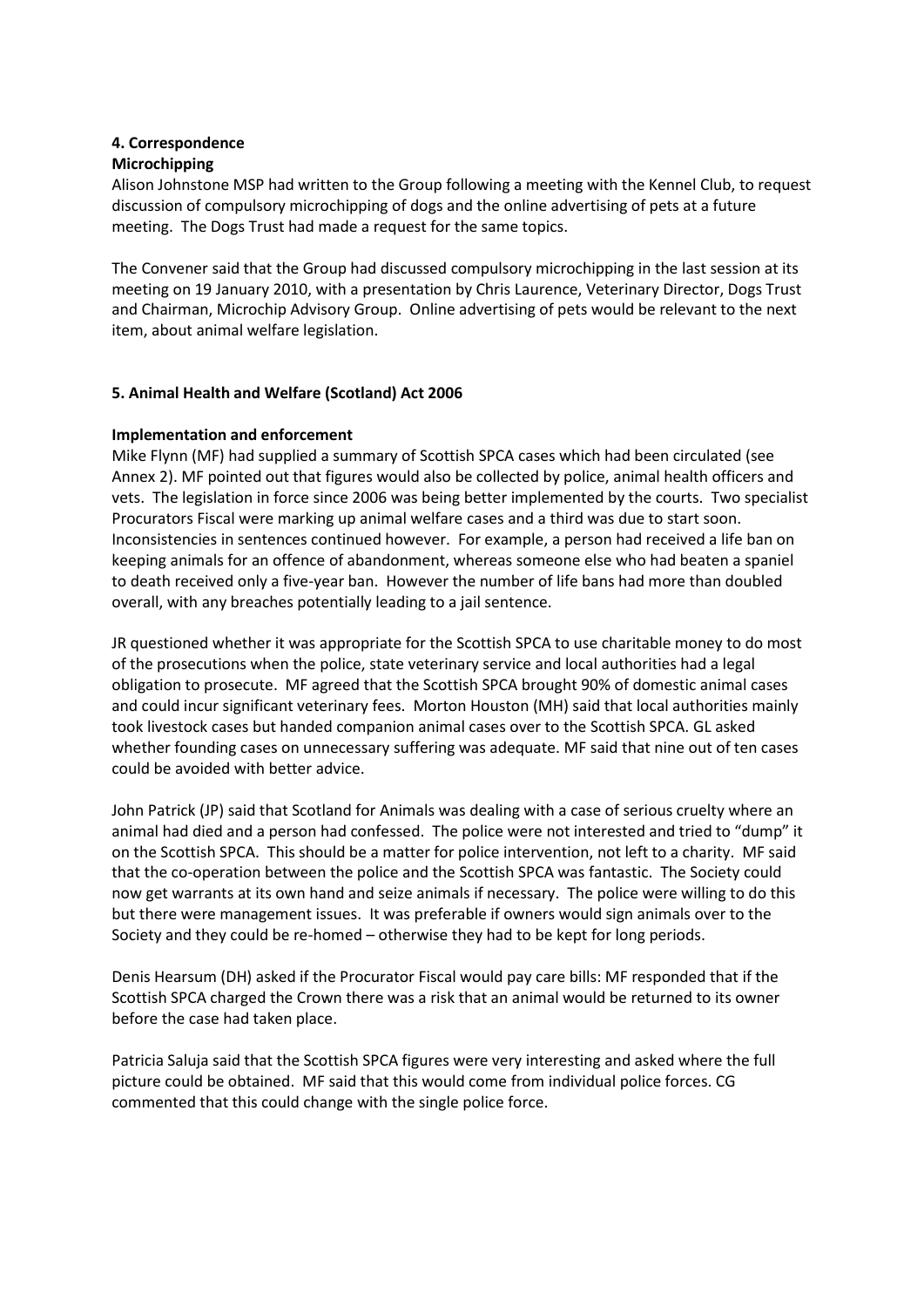GL asked how many breaches of s.20 (3) – prohibiting the taking of animals across the border for a mutilation that was illegal in Scotland – had occurred. MF said there had been four tail-docking convictions last year involving Boxer and Rottweiler dogs intended for the pedigree market.

GL said that much depended on care notices, codes of practice and guidance notes. BW said there were now welfare codes for all major farm animals, cats, dogs and horses. MF said that 1,500 care notices had been issued. MH added that figures from local authorities had not been collated for this meeting but they could be provided.

The Secretary (LA) reminded the Group that local authorities had powers under the 2006 Act but were not obliged to use them. MH agreed but said that he was not aware of the powers not being used.

JR commented that there appeared to be no duty on anyone to use the Act against fish farmers who failed to ensure the welfare of their fish.

#### **Secondary legislation under the 2006 Act**

CG recalled that the Group had written to the Cabinet Secretary requesting an update on secondary legislation under the Act, and proposed implementation dates. BW said that the department did not have resources allocated to take this forward. JR said that it should be fully resourced. JP added that there was plenty of money about. In addition, the level of penalties for offences should be raised. It was not that current maximum tariffs should be applied but that the current tariffs themselves were unacceptable and should be amended.

CG thought that it might be time for a review of the Act as it had been in force since 2006, including a look at consistency of sentencing. MF said that the maximum sentence had never been imposed. The Crown would compare with other crimes when recommending sentence. JP said that there were links between domestic violence and child abuse and animal cruelty. The courts should be persuaded to use the maximum tariffs. CG said that research showed this link was well established and parliamentarians accepted it, but could not tell the judiciary what to do. She asked if MF could speak to Sheriffs about sentencing.

She asked what the Parliament could do to move things along. MF said that CG had done her bit with the "doggy ASBOs" and asked if the Parliament could secure more funding for resources. CG said she could ask the Cabinet Secretary what the resourcing implications were for introducing secondary legislation. BW said that the original topics were still on the list but the department did not have the resources.

DH commented that much of the secondary legislation was now two years overdue. An Act should not be brought in if it could not fulfil its function.

Laura Vallance (LV) said that resource cuts were in place across the UK generally. Turning to the online sale of pets, the Pet Advertising Advisory Group was working on this. Originally pets had been advertised in newspapers but this was now online and it was necessary to work with the industry and providers such as Gumtree. CG noted the inappropriateness of selling animals in this way. Online regulation was however a reserved matter.

Moving on to the regulation of boarding kennels and catteries, Donald Shepherd (DS) told the story of his English setter, Monty, who was in a kennel for two weeks, during which time he lost six kilos. He had died shortly after coming out. He and his wife Joan had taken advice from the Scottish SPCA and had complained to the Dumfries and Galloway Council on the basis that a licensed kennel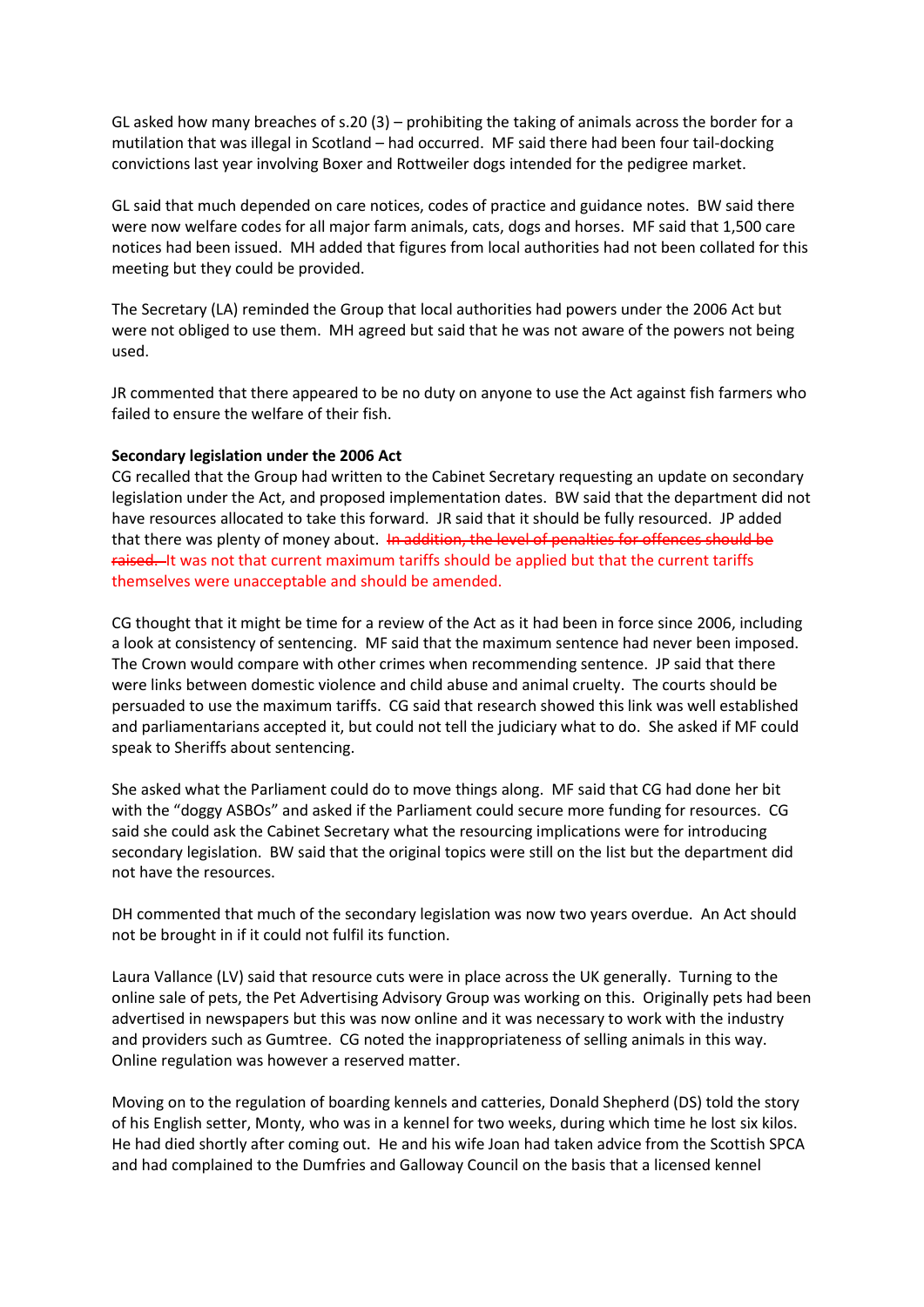operator should be competent to know when a dog was ill. The council had sent a trainee inspector to visit the kennels, and this was not adequate. DS had asked the Council Chief Executive to do something about the kennels and had involved his MSP, but the Council appeared to be happy with its monitoring. He understood that current kennel licence fees of £70 – 80 were not adequate to fund a rigorous inspection regime. DS felt that as the kennel owner had not kept records, a case should have gone to the Procurator Fiscal. The Scottish SPCA should be given responsibility for inspecting premises, with kennel owners paying for visits.

GL said that he ran a boarding kennel in East Ayrshire where he paid £90 for a licence and £300 for veterinary inspections. Things he would like to see under the licence were space allowances, the provision of outside runs and adequate insurance. DS agreed, saying that pet owners were happy to pay for their pets to be adequately covered.

Gillian Bain (GB) said that from the local authority point of view she was surprised at the approach. Normally she would fully investigate a complaint and provide a full report for the relevant committee. Local authorities were meant to recover fees so that there was no cost to councils.

Jack Johnstone (JJ) sympathised with Mr and Mrs Shepherd for their loss of Monty. Stronger enforcement of legislation was required – even a fee of £100 for a boarding licence did not cover proper inspections. Dogs Trust shelters were subject to inspections. He suggested that there should be different grades of licences depending on the numbers of dogs accommodated, with realistic fees for realistic inspections. He believed that the Scottish Parliament should look at these ideas. It was expected that a dog might lose weight in kennels but 6 kilos in 15 days was excessive.

DH asked if a veterinary report had been obtained. DS said that the local vet had attempted to do a blood count on Monty and they had ended up at Vets Now. It was impossible to get a specialist and they had taken him home. Joan Shepherd (JS) said they could not understand why the kennel owner had not noticed Monty's state, he was covered in sores and scabs. Their Rottweiler had also had a skin infection.

CG said she had concerns about boarding kennels and unregulated areas such as dog walkers. JP mentioned dog groomers as well. DS said that the breeder who groomed their setter had a kennel licence, but in six years had never had a visit from the council.

CG said that the group would write to the Cabinet Secretary about secondary legislation and ask what his priorities were. DH pointed out that local authorities were told to de-regulate and reduce inspections. He used to do one annual check and two interim visits to kennels, all unannounced, but that was no longer possible.

John Robins (JR) said that he had looked at private kennels and catteries. These should have CCTV installed, which could be monitored and accessed by the local authority. Hard drives could hold material for months. Legislation was needed, not voluntary codes of conduct. Other necessary secondary legislation should cover the licensing of animal sanctuaries.

MH raised the issue of costs incurred when enforcing the 2006 Act. These were substantial for companion animals and considerably more so for livestock. In one case, taking animals into care had incurred up to £60,000 of unbudgeted costs. He wondered if a fund could be accessed to meet these costs until animals were disposed of and some expenses recouped.

The offences in the Act were good but the provisions on powers were unduly complex, especially the warrants section. It was confusing for warrant holders and for owners. It was not helpful to be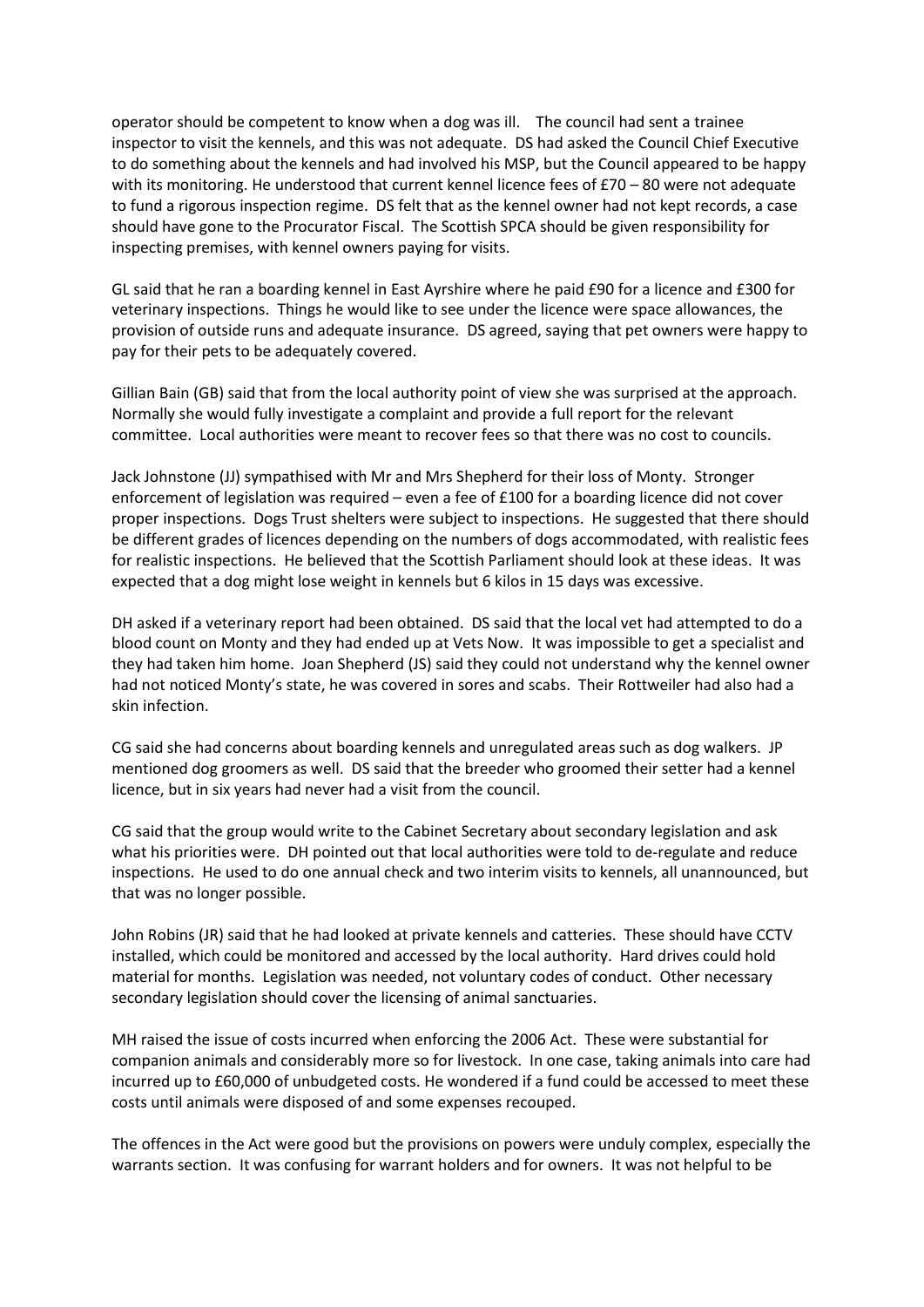standing in a field and about to take an animal, but to have to go for a warrant first. (This would not apply for some situations, such as tagging offences or dead animals.)

CG said that she would ask the Cabinet Secretary about warrants.

David Craig (DC) reminded the group that the British Horse Society made annual inspections of livery and riding stables, in co-operation with local authorities. GB noted that legislation required riding establishments to be subject to veterinary inspection, but not boarding establishments.

#### **4. Any other business**

GL suggested that Vets Now be invited to talk to the group about out of hours cover. CG recalled that a session on pet vending was also requested.

**5. Next meeting September 2012**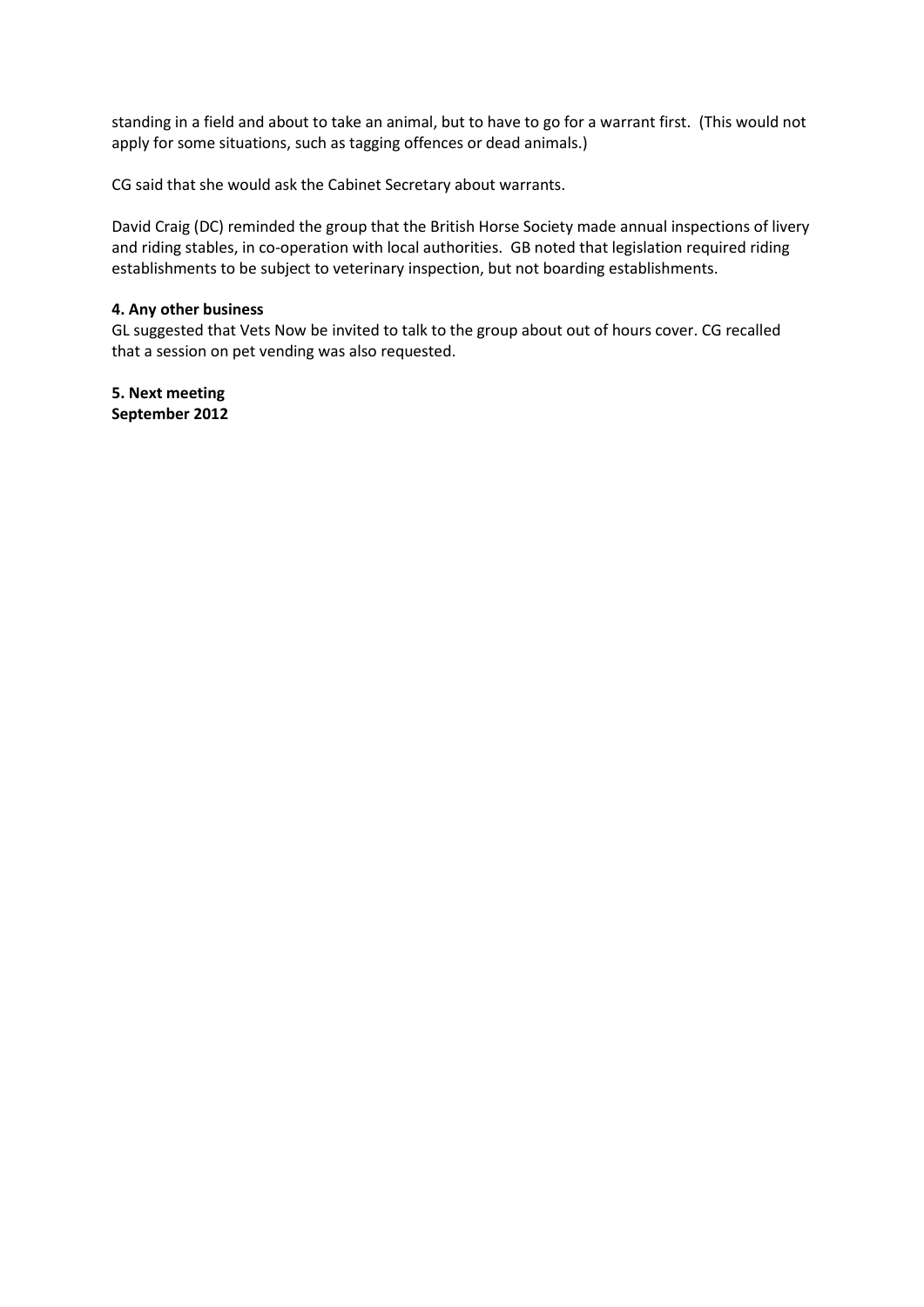### **Annex 1**

Current guidance for veterinary surgeons and veterinary nurses on the provision of 24-hour emergency first aid and pain relief is available on the RCVS website a[t www.rcvs.org.uk/247care.](http://www.rcvs.org.uk/247care)

Some relevant passages:

3.1 Veterinary surgeons in practice must take steps to provide 24-hour emergency first aid and pain relief to animals according to their skills and the specific situation.

3.2 The responsibility for the welfare of an animal rests primarily with the owner, keeper or carer of the animal. When the owner, keeper or carer is concerned that the animal is suffering or requires attention and contacts a veterinary surgeon, they then place the onus of decision-making onto the veterinary surgeon. With the benefit of prior knowledge of the animal, or relevant enquiry of the client, the veterinary surgeon decides whether attention is required immediately, or reasonably can be delayed.

3.3 Veterinary surgeons are encouraged to cooperate with each other in the provision of emergency first aid and pain relief for animals. Such cooperation may be between groups of local practices, or by a dedicated emergency service clinic, and arrangements should be confirmed in writing. In remote regions of the UK, there may be insufficient numbers of veterinary surgeons to be able to provide an emergency service.

RCVS does not have, nor has had, guidance as to an 'acceptable' amount of travelling time for an owner to take their animal to a veterinary practice to receive out-of-hours (emergency) treatment. RCVS has said that practices should ensure their emergency service provision should be accessible to their clients in a reasonable time. Of course, what is 'reasonable' will depend on different circumstances, such as where in the country the practice is situated. For this reason, it is not possible to stipulate a specific amount of time.

However, RCVS does expect veterinary practices to inform their existing and new clients of the provisions they have in place for out-of-hours emergency cover. Current guidance states:

3.4 Clients should be provided with information on the emergency service, including relevant telephone numbers, location details and the likely initial costs of a consultation. Such information should enable clients to consider whether they are able to access the service outside normal working hours. Special consideration should be given to clients registered as disabled who may have difficulty travelling outside normal working hours.

Hence, while there is no obligation on veterinary practices to 'consult' their clients on their chosen provision of 24-7 first-aid and pain relief, RCVS would expect them to inform new clients of the services they offer, and existing clients of any changes in those services. To this end, the guidance on communication and consent [\(www.rcvs.org.uk/consent\)](http://www.rcvs.org.uk/consent) further states that veterinary surgeons/nurses should:

11.2 a ensure that clear written information is provided about practice arrangements, including the provision, initial cost and location of the out-of-hours emergency service, and information on the care of in-patients;